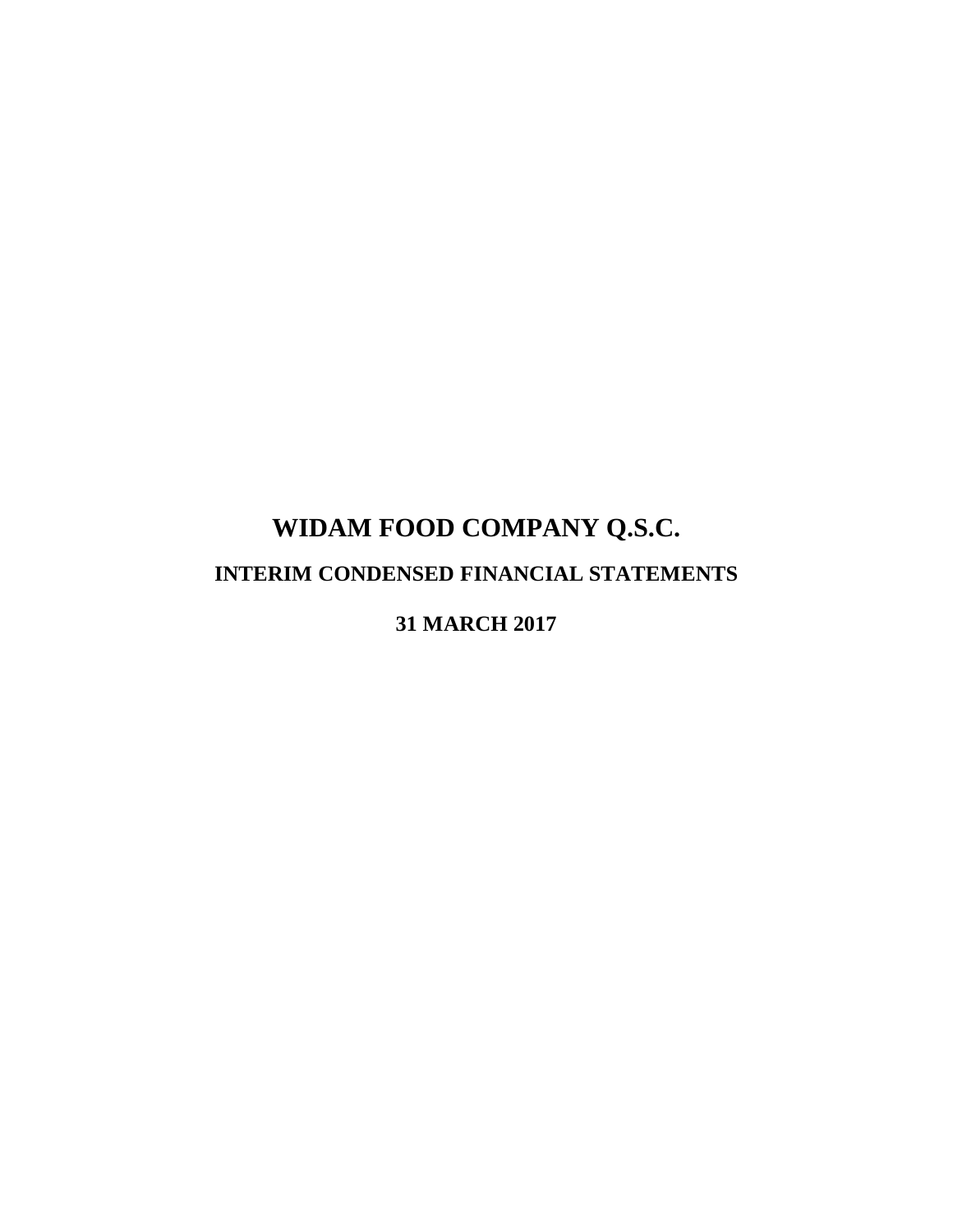## Widam Food Company Q.S.C

## INTERIM STATEMENT OF FINANCIAL POSITION

As at 31 March 2017

| (Unaudited)<br>(Audited)<br><b>ASSETS</b><br><b>Non-current assets</b><br>Property and equipment<br>18,438,888<br>17,724,697<br>Projects under progress<br>17,960,643<br>18,691,055<br>Available for-sale-financial assets<br>6,776,700<br>6,776,700<br>43,192,452<br>43,176,231<br><b>Current assets</b><br>Inventories<br>23, 165, 358<br>16,321,673<br>420,983<br>415,253<br><b>Biological</b> assets<br>99,117,295<br>184, 145, 075<br>Accounts receivable and prepayments<br>Cash and bank balances<br>294,306,362<br>276,794,405<br>477,676,406<br>417,009,998<br><b>TOTAL ASSETS</b><br>460,202,450<br>520,852,637<br><b>EQUITY AND LIABILITIES</b><br>Equity<br>Share capital<br>180,000,000<br>180,000,000<br>Legal reserve<br>54,476,919<br>54,476,919<br>Fair value reserve<br>1,021,617<br>1,021,617<br>(22,655,746)<br><b>Translation reserve</b><br>(22, 769, 975)<br>48,889,692<br>88,939,201<br>Retained earnings<br><b>Total equity</b><br>261,732,482<br>301,667,762<br><b>Non-current liabilities</b><br>Islamic borrowings<br>1,116,189<br>1,236,836<br>Employees' end of service benefits<br>10,323,422<br>9,994,664<br>11,231,500<br>11,439,611<br><b>Current liabilities</b><br>482,588<br>Islamic borrowings<br>482,588<br>186,547,769<br>207,470,787<br>Accounts payable and accruals<br>187,030,357<br>207,953,375<br><b>Total liabilities</b><br>198,469,968<br>219, 184, 875<br><b>TOTAL EQUITY AND LIABILITIES</b><br>460,202,450<br>520,852,637 | 31 March 2017 | 31 December 2016 |
|-------------------------------------------------------------------------------------------------------------------------------------------------------------------------------------------------------------------------------------------------------------------------------------------------------------------------------------------------------------------------------------------------------------------------------------------------------------------------------------------------------------------------------------------------------------------------------------------------------------------------------------------------------------------------------------------------------------------------------------------------------------------------------------------------------------------------------------------------------------------------------------------------------------------------------------------------------------------------------------------------------------------------------------------------------------------------------------------------------------------------------------------------------------------------------------------------------------------------------------------------------------------------------------------------------------------------------------------------------------------------------------------------------------------------------------------------------------------------------|---------------|------------------|
|                                                                                                                                                                                                                                                                                                                                                                                                                                                                                                                                                                                                                                                                                                                                                                                                                                                                                                                                                                                                                                                                                                                                                                                                                                                                                                                                                                                                                                                                               | QR            | QR               |
|                                                                                                                                                                                                                                                                                                                                                                                                                                                                                                                                                                                                                                                                                                                                                                                                                                                                                                                                                                                                                                                                                                                                                                                                                                                                                                                                                                                                                                                                               |               |                  |
|                                                                                                                                                                                                                                                                                                                                                                                                                                                                                                                                                                                                                                                                                                                                                                                                                                                                                                                                                                                                                                                                                                                                                                                                                                                                                                                                                                                                                                                                               |               |                  |
|                                                                                                                                                                                                                                                                                                                                                                                                                                                                                                                                                                                                                                                                                                                                                                                                                                                                                                                                                                                                                                                                                                                                                                                                                                                                                                                                                                                                                                                                               |               |                  |
|                                                                                                                                                                                                                                                                                                                                                                                                                                                                                                                                                                                                                                                                                                                                                                                                                                                                                                                                                                                                                                                                                                                                                                                                                                                                                                                                                                                                                                                                               |               |                  |
|                                                                                                                                                                                                                                                                                                                                                                                                                                                                                                                                                                                                                                                                                                                                                                                                                                                                                                                                                                                                                                                                                                                                                                                                                                                                                                                                                                                                                                                                               |               |                  |
|                                                                                                                                                                                                                                                                                                                                                                                                                                                                                                                                                                                                                                                                                                                                                                                                                                                                                                                                                                                                                                                                                                                                                                                                                                                                                                                                                                                                                                                                               |               |                  |
|                                                                                                                                                                                                                                                                                                                                                                                                                                                                                                                                                                                                                                                                                                                                                                                                                                                                                                                                                                                                                                                                                                                                                                                                                                                                                                                                                                                                                                                                               |               |                  |
|                                                                                                                                                                                                                                                                                                                                                                                                                                                                                                                                                                                                                                                                                                                                                                                                                                                                                                                                                                                                                                                                                                                                                                                                                                                                                                                                                                                                                                                                               |               |                  |
|                                                                                                                                                                                                                                                                                                                                                                                                                                                                                                                                                                                                                                                                                                                                                                                                                                                                                                                                                                                                                                                                                                                                                                                                                                                                                                                                                                                                                                                                               |               |                  |
|                                                                                                                                                                                                                                                                                                                                                                                                                                                                                                                                                                                                                                                                                                                                                                                                                                                                                                                                                                                                                                                                                                                                                                                                                                                                                                                                                                                                                                                                               |               |                  |
|                                                                                                                                                                                                                                                                                                                                                                                                                                                                                                                                                                                                                                                                                                                                                                                                                                                                                                                                                                                                                                                                                                                                                                                                                                                                                                                                                                                                                                                                               |               |                  |
|                                                                                                                                                                                                                                                                                                                                                                                                                                                                                                                                                                                                                                                                                                                                                                                                                                                                                                                                                                                                                                                                                                                                                                                                                                                                                                                                                                                                                                                                               |               |                  |
|                                                                                                                                                                                                                                                                                                                                                                                                                                                                                                                                                                                                                                                                                                                                                                                                                                                                                                                                                                                                                                                                                                                                                                                                                                                                                                                                                                                                                                                                               |               |                  |
|                                                                                                                                                                                                                                                                                                                                                                                                                                                                                                                                                                                                                                                                                                                                                                                                                                                                                                                                                                                                                                                                                                                                                                                                                                                                                                                                                                                                                                                                               |               |                  |
|                                                                                                                                                                                                                                                                                                                                                                                                                                                                                                                                                                                                                                                                                                                                                                                                                                                                                                                                                                                                                                                                                                                                                                                                                                                                                                                                                                                                                                                                               |               |                  |
|                                                                                                                                                                                                                                                                                                                                                                                                                                                                                                                                                                                                                                                                                                                                                                                                                                                                                                                                                                                                                                                                                                                                                                                                                                                                                                                                                                                                                                                                               |               |                  |
|                                                                                                                                                                                                                                                                                                                                                                                                                                                                                                                                                                                                                                                                                                                                                                                                                                                                                                                                                                                                                                                                                                                                                                                                                                                                                                                                                                                                                                                                               |               |                  |
|                                                                                                                                                                                                                                                                                                                                                                                                                                                                                                                                                                                                                                                                                                                                                                                                                                                                                                                                                                                                                                                                                                                                                                                                                                                                                                                                                                                                                                                                               |               |                  |
|                                                                                                                                                                                                                                                                                                                                                                                                                                                                                                                                                                                                                                                                                                                                                                                                                                                                                                                                                                                                                                                                                                                                                                                                                                                                                                                                                                                                                                                                               |               |                  |
|                                                                                                                                                                                                                                                                                                                                                                                                                                                                                                                                                                                                                                                                                                                                                                                                                                                                                                                                                                                                                                                                                                                                                                                                                                                                                                                                                                                                                                                                               |               |                  |
|                                                                                                                                                                                                                                                                                                                                                                                                                                                                                                                                                                                                                                                                                                                                                                                                                                                                                                                                                                                                                                                                                                                                                                                                                                                                                                                                                                                                                                                                               |               |                  |
|                                                                                                                                                                                                                                                                                                                                                                                                                                                                                                                                                                                                                                                                                                                                                                                                                                                                                                                                                                                                                                                                                                                                                                                                                                                                                                                                                                                                                                                                               |               |                  |
|                                                                                                                                                                                                                                                                                                                                                                                                                                                                                                                                                                                                                                                                                                                                                                                                                                                                                                                                                                                                                                                                                                                                                                                                                                                                                                                                                                                                                                                                               |               |                  |
|                                                                                                                                                                                                                                                                                                                                                                                                                                                                                                                                                                                                                                                                                                                                                                                                                                                                                                                                                                                                                                                                                                                                                                                                                                                                                                                                                                                                                                                                               |               |                  |
|                                                                                                                                                                                                                                                                                                                                                                                                                                                                                                                                                                                                                                                                                                                                                                                                                                                                                                                                                                                                                                                                                                                                                                                                                                                                                                                                                                                                                                                                               |               |                  |
|                                                                                                                                                                                                                                                                                                                                                                                                                                                                                                                                                                                                                                                                                                                                                                                                                                                                                                                                                                                                                                                                                                                                                                                                                                                                                                                                                                                                                                                                               |               |                  |
|                                                                                                                                                                                                                                                                                                                                                                                                                                                                                                                                                                                                                                                                                                                                                                                                                                                                                                                                                                                                                                                                                                                                                                                                                                                                                                                                                                                                                                                                               |               |                  |
|                                                                                                                                                                                                                                                                                                                                                                                                                                                                                                                                                                                                                                                                                                                                                                                                                                                                                                                                                                                                                                                                                                                                                                                                                                                                                                                                                                                                                                                                               |               |                  |
|                                                                                                                                                                                                                                                                                                                                                                                                                                                                                                                                                                                                                                                                                                                                                                                                                                                                                                                                                                                                                                                                                                                                                                                                                                                                                                                                                                                                                                                                               |               |                  |
|                                                                                                                                                                                                                                                                                                                                                                                                                                                                                                                                                                                                                                                                                                                                                                                                                                                                                                                                                                                                                                                                                                                                                                                                                                                                                                                                                                                                                                                                               |               |                  |
|                                                                                                                                                                                                                                                                                                                                                                                                                                                                                                                                                                                                                                                                                                                                                                                                                                                                                                                                                                                                                                                                                                                                                                                                                                                                                                                                                                                                                                                                               |               |                  |
|                                                                                                                                                                                                                                                                                                                                                                                                                                                                                                                                                                                                                                                                                                                                                                                                                                                                                                                                                                                                                                                                                                                                                                                                                                                                                                                                                                                                                                                                               |               |                  |
|                                                                                                                                                                                                                                                                                                                                                                                                                                                                                                                                                                                                                                                                                                                                                                                                                                                                                                                                                                                                                                                                                                                                                                                                                                                                                                                                                                                                                                                                               |               |                  |
|                                                                                                                                                                                                                                                                                                                                                                                                                                                                                                                                                                                                                                                                                                                                                                                                                                                                                                                                                                                                                                                                                                                                                                                                                                                                                                                                                                                                                                                                               |               |                  |
|                                                                                                                                                                                                                                                                                                                                                                                                                                                                                                                                                                                                                                                                                                                                                                                                                                                                                                                                                                                                                                                                                                                                                                                                                                                                                                                                                                                                                                                                               |               |                  |
|                                                                                                                                                                                                                                                                                                                                                                                                                                                                                                                                                                                                                                                                                                                                                                                                                                                                                                                                                                                                                                                                                                                                                                                                                                                                                                                                                                                                                                                                               |               |                  |

Ali Mohamed Suliman Al Obaidly Chairman

Abdulrahman Bin Mohammed Alkhayarin Chief Executive Officer

Allle

Abollh